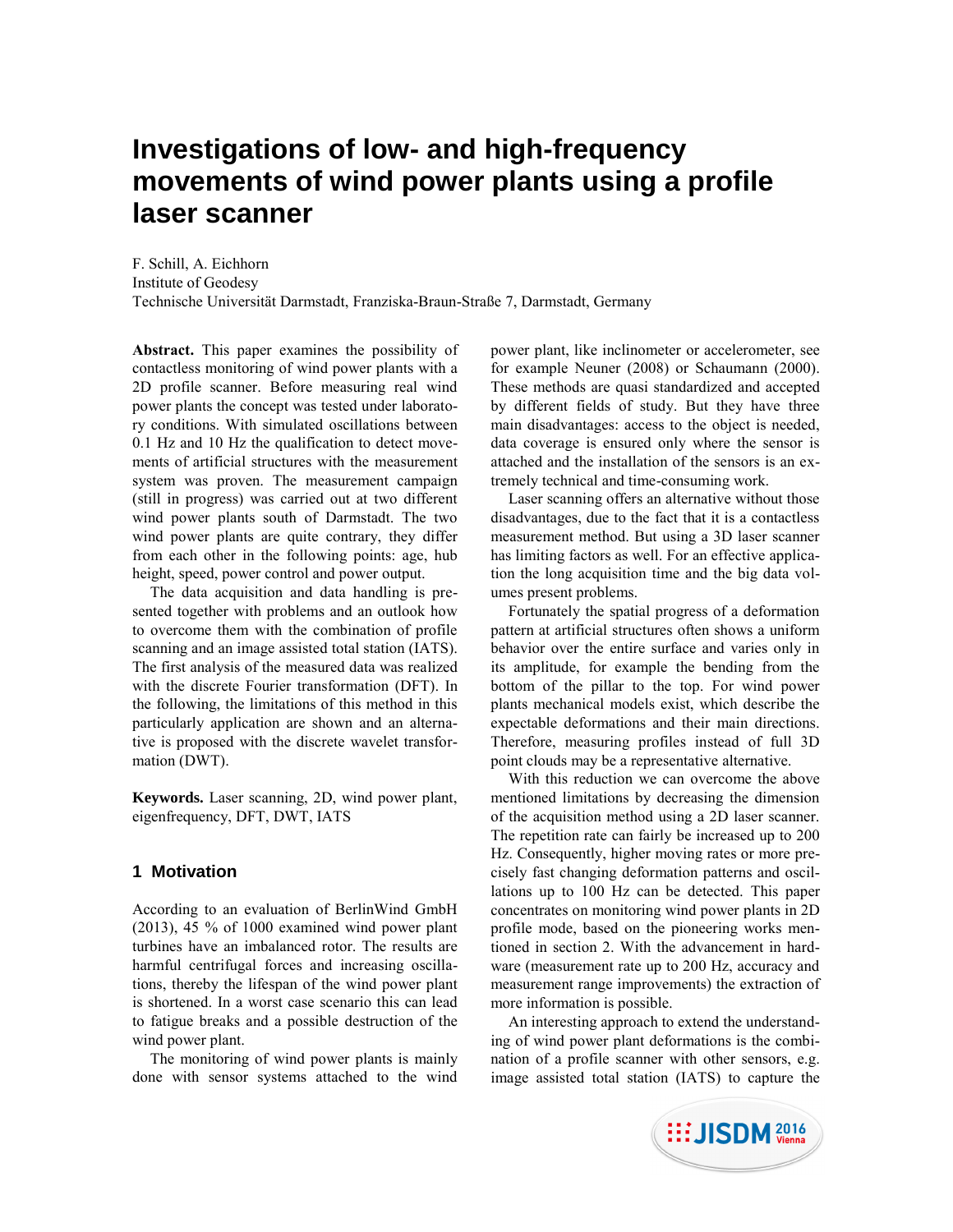movements of the pillar in wind direction and across simultaneously.

# **2 Previous works**

The main focus of using a terrestrial laser scanner (TLS) in profile mode nowadays is on mobile mapping applications, which are not discussed here any further.

But there are also scientific adaptations for modal and movement analysis. Hesse et al. (2005 and 2006) made use of a laser scanner to investigate wind power plant oscillations. In this context the problems that can arise at wind power plants and how to overcome them are shown in Neuner (2008). In Paffenholz et al. (2008), Kutterer et al. (2010), Liebig et al. (2011) and Neitzel and Niemeier (2012) a laser scanner is used in 1D-, 2D- or 3D-mode to analyze bridges and the results are compared with other measurement technologies.

Literature related to the discrete wavelet transformation (DWT) is for example Percival and Walden (2000) or Bäni (2005). They present a practical access to the whole thematic and the application of the DWT. The usage of the DWT for deformation modeling is shown in Neuner (2008).

## **3 Sensor system**

#### **3.1 Profile scanner**

The scanner used for the investigations in this paper is the Zoller+Fröhlich Profiler 9012, a sole 2D scanner designed for the use in mobile mapping applications, depicted in Fig. 3. Equipped with a GPS receiver, it is possible to calculate a time stamp for every measured point. The maximum measurement range is specified with 119 m and the data acquisition rate is 1 million points per second, with a rotation speed of 50, 100 or 200 revolutions per second (rps).

#### **3.2 Laboratory test configuration**

The interferometer laboratory at the TU Darmstadt is located in the subbasement of the Institute of Geodesy, directly on the building foundation. The thermal conditions are nearly constant. The oscillation table (shown in Fig. 1) consists of a servo motor with different planetary gears and a movable platform with guided linear bearings on a steel rail.

The reference of the oscillation table is an Agilent laser interferometer, with a resolution of 1 nm and a typical accuracy of  $\leq 1$  µm. The whole setup is mounted on a solid concrete wall. The mounting of the laser interferometer is uncoupled from the oscillation table. The oscillation table supports frequencies from 0.1 to 10 Hz, with amplitudes from 1 to 8 mm.



**Fig. 1** Diagram of the oscillation table

To evaluate the qualification of the profile scanner for modal analysis of wind power plants, the expected frequencies (see section 4.1 and 4.2) were simulated with the oscillation table. The movement of the oscillation table is recorded simultaneously with the interferometer and the profile scanner. The preprocessing of the scans is similar as specified in section 4.4. Both data sets were analyzed with the same iterative workflow, as described in the following:

- 1. transformation of the measured dataset in the frequency domain with a discrete Fourier transformation,
- 2. least-square adjustment of the main frequency,
- 3. subtraction of the result of the adjustment from the measured data,
- 4. analysis of the residues in time (autocorrelation) and frequency domain,
- 5. if a significant systematic remain, repeat steps 1.-4., using the residues as the new dataset.

With the knowledge of the significant number of frequencies in the signal and the derivation of the approximate values, it is possible to customize the adjustment model to the individual signal. A new adjustment with those parameters provides the final results.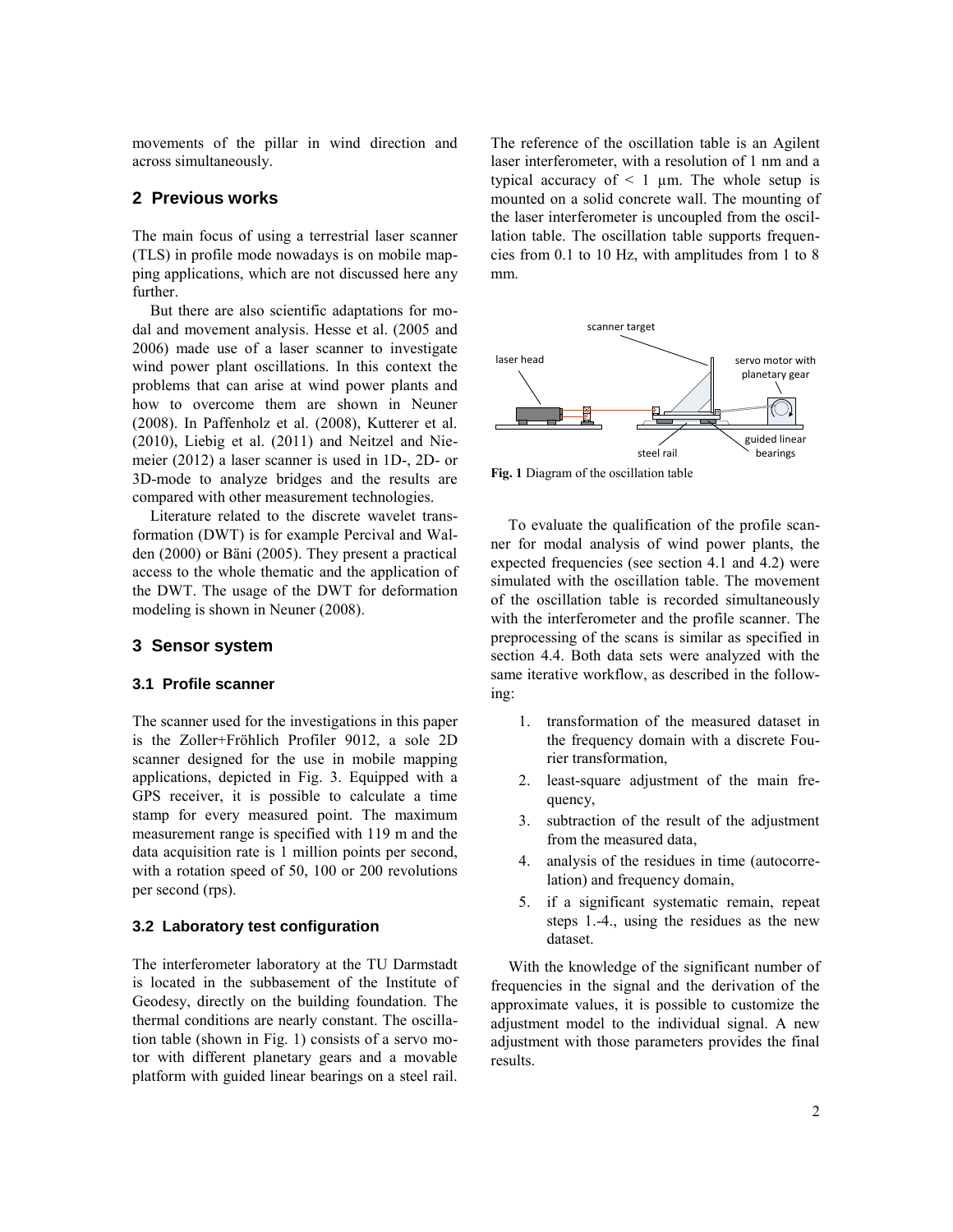#### **3.3 Laboratory test results**

The analysis of the laser interferometer measurements has shown that the oscillation table generates the predefined frequencies with an accuracy of  $10^{-5}$ Hz. The accuracy of the reference amplitude is 0.3 µm and is derived from measurements with different frequencies in between 0.125 and 1 Hz.

**Table 1.** Results of test setup

| Reference<br>value [Hz] | Mean frequency<br>difference [Hz] | Mean amplitude<br>difference $\lceil \mu m \rceil$ |
|-------------------------|-----------------------------------|----------------------------------------------------|
| 1.000                   |                                   | $-11$                                              |
| 0.750                   |                                   | $-18$                                              |
| 0.500                   | $\leq 10^{-4}$                    | $-4$                                               |
| 0.250                   |                                   | $-2$                                               |
| 0.125                   |                                   | -7                                                 |

As seen in Table 1 the frequency estimation shows no difference within the measurement accuracy between the reference value and the measurements of the Profiler 9012. The amplitude shows deviations, caused by a higher signal to noise ratio. Altogether those results are quite satisfactory and show clearly that the Profiler 9012 is qualified for modal analysis of artificial structures.

# **4 Monitoring wind power plants**

#### **4.1 Wind power plant design**

An operating wind power plant experiences dynamic excitation from different sources, seen in Bhattacharya (2014). Especially important are:

- wind turbulences,
- periodic excitation with single number of revolutions  $($ , 1p excitation $)$ , for example from an imbalanced rotor,
- periodic excitation from rotor blade passing, with threefold number of revolutions  $(0,3p)$ excitation").

For the design of wind power plants those effects are crucial, because the first eigenfrequency must not be located in an area were dynamic excitations occur. Therefore only three narrow sectors are possible. In Fig. 2 these sectors are numbered consecutively from 1 to 3.



**Fig. 2** Forcing power and system gain

The position of the first eigenfrequency  $(f_{1a}$  in Fig. 2) is the most important design parameter and therefore the classification of the stiffness of a wind power plant is based on this position.

If the eigenfrequency is below the blade rotation (1p) the wind power plant is "soft-soft", between the blade rotation (1p) and the blade passing (3p) the wind power plant is "soft-stiff" and above the blade passing (3p) the wind power plant is "stiff-stiff".

Theoretically a "stiff-stiff" design has the advantage that the first eigenfrequency never lies within a dynamic excitation area. But with today's hub heights such stiff plants are uneconomic. Nearly all newly built wind power plants are designed "softstiff", therefore the blade passing (3p) excitation frequency passes through the first eigenfrequency in the booting process.

#### **4.2 Wind power plants (technical data)**

The examined wind power plants are located south of Darmstadt on the Neutscher Höhe.

In Fig. 3 the Tacke TW600 is shown, built in 1994. The typical operational live span of a wind power plant is 20 years. The TW600 has reached its typical operational life span already. The hub height is 50 m and the expected first eigenfrequency is  $f_{1a} \approx 0.69$  Hz. The blades are fixed and the system is stall regulated with a rotational speed of 18 or 27 revolutions per minute. Therefore the excitation frequencies are:

- blade rotation:  $f_{1p} = 0.3$  or 0.45 Hz  $($ "1p-excitation"),
- blade passing:  $f_{3p} = 0.9$  or 1.35 Hz ("3p-excitation").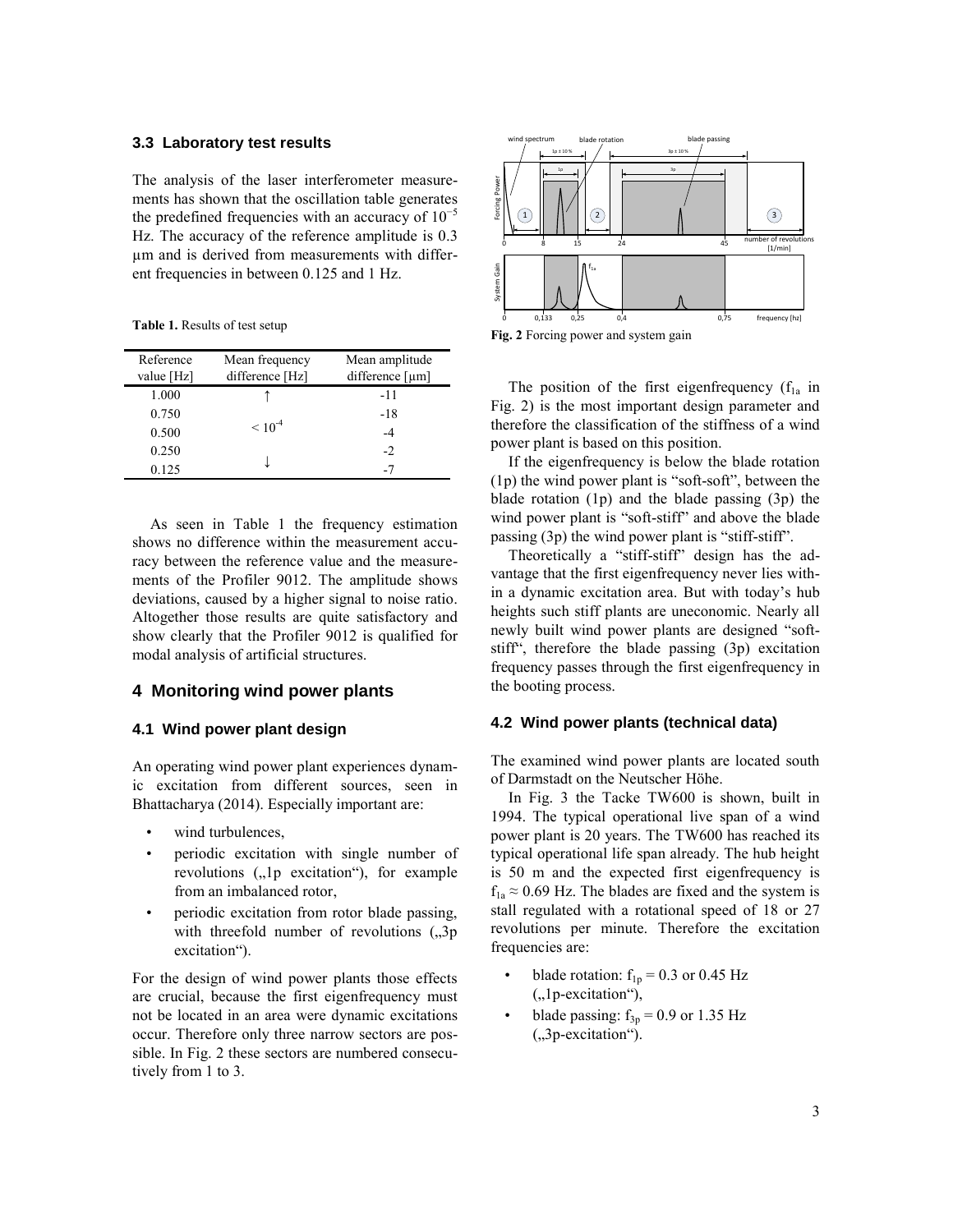In Fig. 4 the second examined wind power plant is  $\frac{1}{2}$  wind shown (Repower MM92), built in 2011. The hub height is 92 m and the expected first eigenfrequency is  $f_{1a} \approx 0.27$  Hz. In Fig. 2 the excitation areas of the MM92 are shown. The rotational speed can vary between 8 and 15 revolutions per minute, the system is pitch regulated. This means the pitch of the blades can be changed to get the maximum power output at each wind velocity. The excitation frequencies are:

- blade rotation:  $f_{1p} = 0.133 ... 0.25$  Hz ("1p-excitation"),
- blade passing:  $f_{3p} = 0.4$  ... 0.75 Hz  $(.,3p-excitation")$ .

Both wind power plants could be classified as "softstiff".



**Fig. 3** Tacke TW600 **Fig. 4** Repower MM92

## **4.3 Measurement configuration**

As mentioned in the section 4.1, the movement of a wind power plant and its amplitude depend mainly on one external factor: the wind and its variations. All forcing powers acting on the wind power plant can be directly or indirectly traced back to the wind. The wind pressure acts as a forcing power directly on the whole system in wind direction. The rotational speed is indirectly connected to the wind and its direction, but its forcing power acts perpendicular to the wind direction. Therefore two measurement directions were chosen, as shown in Fig. 5: one in rotor plane (position 1) and the other perpendicular to the rotor plane (position 2).



**Fig. 5** Measurement configuration, top view

## **4.4 Data preprocessing**

In order to reduce the data volume and improve the signal to noise ratio a spatial block filter was applied to each profile. The block width was set to a fixed angle range. As a result the spatial extent of the classes are widening from the bottom to the top of the pillar, as seen in Fig. 6, while the number of points in each class is constant. The output of this filtering is a dataset with i x j cells, where i is the number of profiles and j is the number of classes. On those time series an adaptive Hampel filter was applied for outlier detection and removal. So far the filtering was implemented only in the time domain, future implementations will be done in the frequency domain using the discrete wavelet transformation.



**Fig. 6** Measurement configuration, side view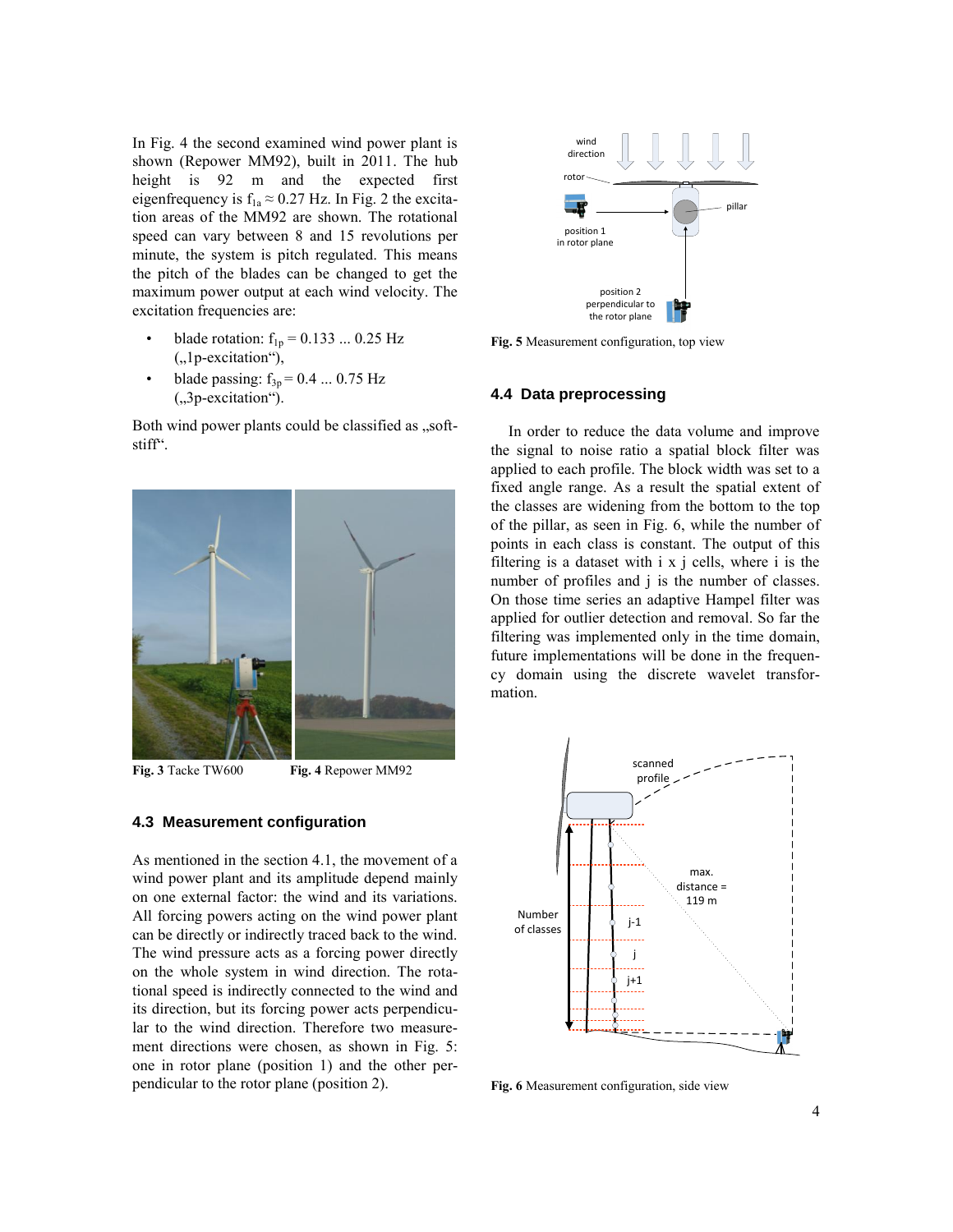#### **4.5 Measurements**

Until now 5 days with more than 150 scans were carried out in a time span of six weeks. The external conditions varied over this time span significantly. The following section concentrates on the measurements from 09.11.2015. On account of the high wind speed up to 8 m/s, the deformations and oscillation are the most meaningful.

In Fig. 7 a filtered time series of one class (height: 44 m) of the TW600 wind power plant is shown (not synchronized), perpendicular to the rotor plane (position 2) and in the rotor plane (position 1). Fig. 8 shows the same for the MM92 (height: 72.5 m). The length of all four data sets is 10 minutes and they were recorded with 50 rps.



**Fig. 7** TW600 time series from position 2 (red) and from position 1 (blue); upper : lower y-axis scaling of 2 : 1



**Fig. 8** MM92 time series from position 2 (red) and from position 1 (blue); upper : lower y-axis scaling of 2 : 1

The time series measured from position 2 are non-stationary. The time series have an inhomogeneous variance distribution and a changing mean value, due to the turbulence of the wind. Further analysis in the frequency domain appears not to be useful. Therefore the analysis in the frequency domain will concentrate on the measurements from position 1.

Those measurements are also non-stationary over longer periods, and thus not completely suited for the use of a discrete Fourier transformation. But to get a first idea especially of the frequencies of the wind power plants it should suffices.

One effect leading to a non-stationarity of the measured time series from position 1 is due to the curved surface of the pillar, as discussed in the next section. It overlays the periodic effects of the measured wind power plant with a changing mean value.

#### **4.6 Problem due to measured surface**

The target of all measurements was the curved surface of the pillar. This leads to the problem that movement of the pillar in wind direction change the measured point on the pillar from position 1. Due to those changes the measured distances in the rotor plane are falsified with ∆d, as seen in Fig. 9. The effect of the pillar curving could be determined if the movement of the pillar in wind direction would be known.

The amplitude of ∆d depends on two factors: the radius of the pillar and the amplitude of the movements in wind direction. As seen in Fig. 8 those movements can easily exceed some centimeters.

The accuracy of the mean value of the spatial block filter is less than 1 mm. Therefore effects over 1 mm should be compensated. If the movement in wind direction reaches 0.05 m the effect of the curved surface exceeds 1 mm, as seen in Table 2.



Fig. 9 Cross section pillar, time t and time t+1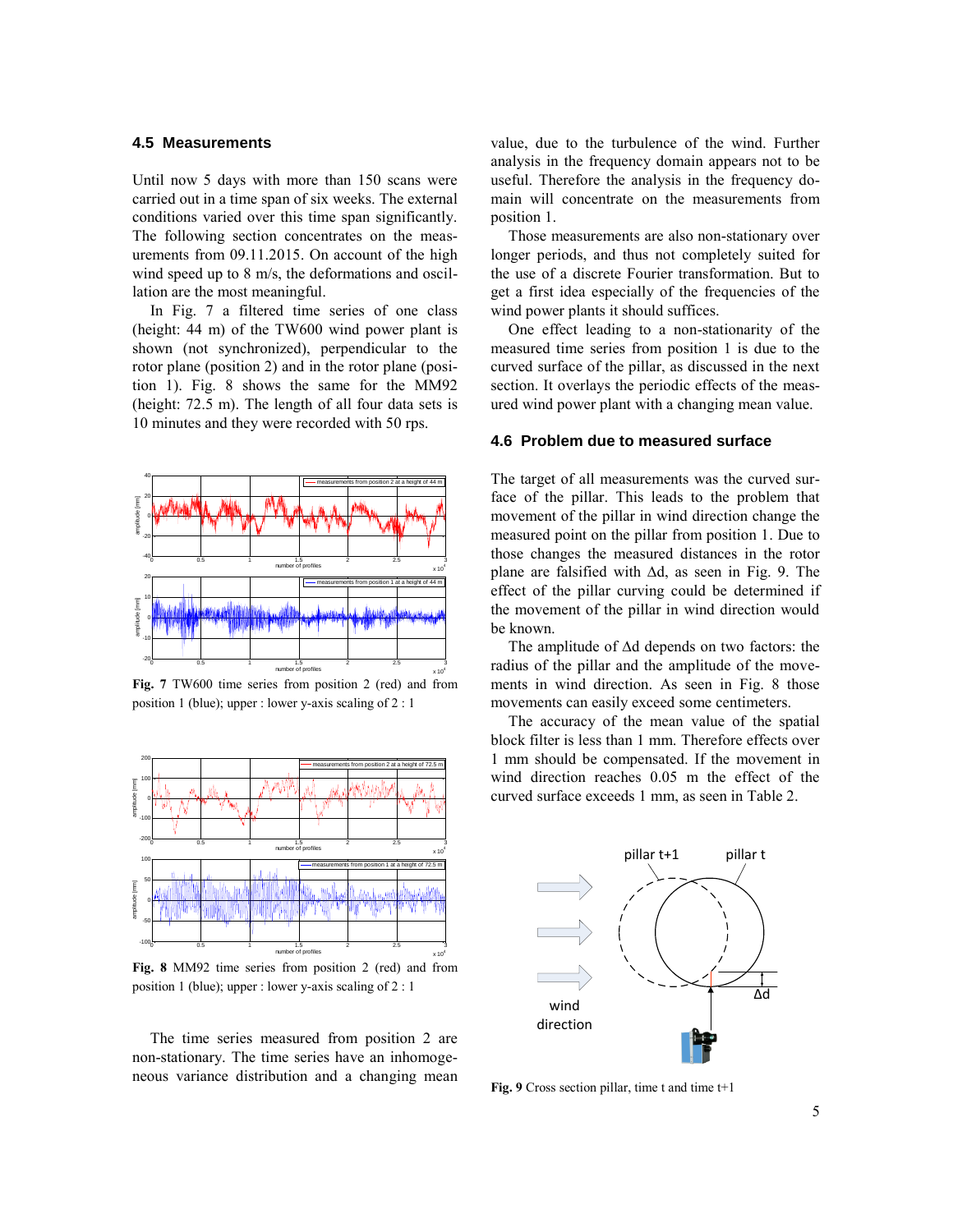**Table 2.** Falsification of distance measurement due to curved surface

| Movement in    | $\Delta d$ of TW600 | $\Delta d$ of MM92 |
|----------------|---------------------|--------------------|
| wind direction | (radius 1.15 m)     | (radius 2.15 m)    |
| (Fig. 9) [m]   | [mm]                | [mm]               |
| 0.01           |                     |                    |
| 0.05           |                     |                    |
| 0.10           |                     | $\mathfrak{D}$     |
| 0.50           | 114                 | 59                 |
| 1.00           | 582                 | 247                |

The compensation could be done for example with the measurements from a second scanner on position 1 or with a camera system on the same position. Because of this advantage the combination of the Profiler 9012 with a camera system is one future goal.

Regardless of the effect based on the curved pillar surface, measuring a wind power plant in both directions simultaneously could bring insights, which could not be reached by measuring the two directions in sequence.

## **4.7 Data processing in the frequency domain**

In Fig. 10 and 11 the power spectra for both wind power plants are shown. The power spectrum of the Tacke TW600 shows the main peak at 0.688 Hz with an amplitude of almost 2 mm, matching the theoretical first eigenfrequency. The rotation speed was approximately 27 rpm, which should correspond in peaks at 0.45 Hz and 1.35 Hz. Both peaks are clearly visible, especially the 1p excitation frequency with an amplitude of nearly 0.5 mm. The small ratio between the amplitude of the first eigenfrequency and the amplitude of the 1p excitation frequency could indicate an unbalanced rotor.<br>



**Fig. 10** Amplitude spectrum of TW600 at a height of 44 m

The power spectrum of the Repower MM92 shows one peak at 0.275 Hz with an amplitude of almost 23 mm, matching the theoretical first eigenfrequency. The rotation speed was approximately 15 rpm, which should correspond in peaks at 0.25 Hz and 0.75 Hz. They are not so easily discernible: for one thing the frequencies are closer together and the 1p frequency is in the frequency rise caused by leakage effects. Apart from that the ratio between the amplitude of the first eigenfrequency and the amplitude of the 1p frequency is bigger. One explanation could be the different years of construction. The MM92 was built only 4 years ago and is therefore probably in a better condition. Message and the American Conditions.



**Fig. 11** Amplitude spectrum of MM92 at a height of 72.5 m

These results were reproduced with different measurement speeds (50 and 100 rps) and durations (10 and 30 minutes). All classes along the pillar were analyzed, confirming the expectation of a homogenous oscillation with decreasing amplitude from top to bottom of the pillar. The TW600 was modeled with 20 classes, the MM92 with 30 classes. With the amplitude of the first eigenfrequency for every



**Fig. 12 and Fig. 13** Bending lines TW600 and MM92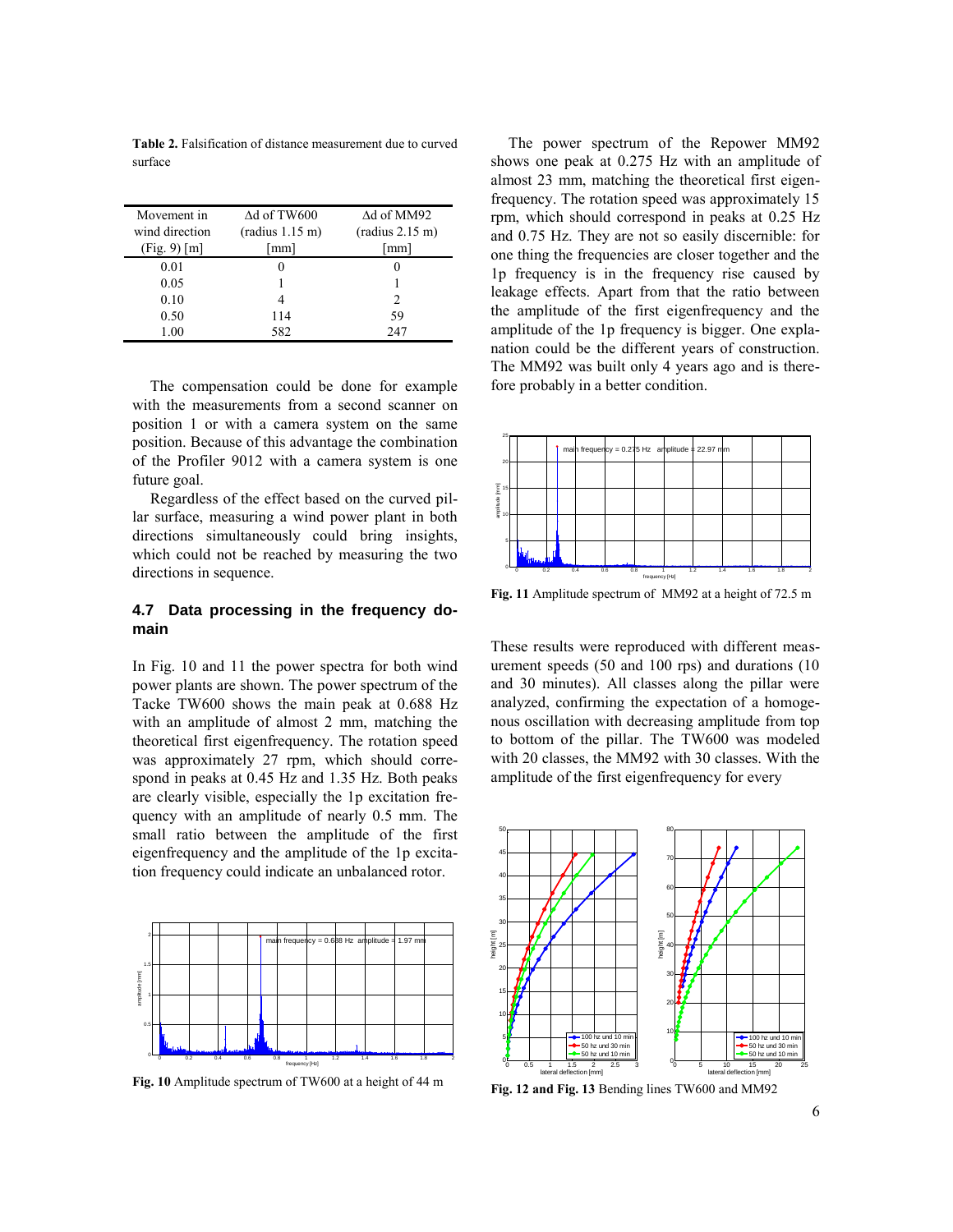class the first eigenform could be derived, as shown in Fig. 12 and 13.

It was assumed that a class is valid as long as the amplitude of the first eigenfrequency was the dominant frequency in the spectrum. If the signal to noise ratio drops below 1 the class was sorted out.

Due to the variation of external conditions like the wind, the different realizations represent a snapshot in time, leading to bending lines with different amplitudes. Therefore the bending lines were normalized with its maximum amplitude. The residues between those normalized bending lines are less than  $10^{-2}$  mm.

As pointed out in section 4.5 the measurements are non-stationary. In the upper part of Fig. 14 the changing mean value is represented by the thick line, leading to low frequencies in the spectrum. In the lower part of Fig. 14 the changing mean value is subtracted to get a better visualization of the variation of the amplitude.

This variation leads to an averaging in the frequency domain and the result is an average over all amplitudes of the respective frequency. Therefore the amplitudes determined with the discrete Fourier transformation are not representative for the whole time series.



**Fig. 14** Time series with mean value and difference

This is problematic when estimating parameters with a global adjustment model. Therefore an extended deformation model is proposed by Neuner (2008) with the usage of a discrete wavelet transformation (DWT).

Due to the mechanisms of the DWT as high- and low-pass filters, the different signal components are represented on different scales. The low frequencies caused by the changing mean value are contained in the scaling coefficients and the high frequencies are

contained in the wavelet coefficients on different levels of decomposition. Therefore the separation of those effects is succeeded automatically.

The problem of changing amplitudes is counteracted with separating quasi stationary parts of the time series. For example the first and the second half of the lower time series in Fig. 14. Every part is evaluated in a separate adjustment process and put together again after the adjustment. Neuner (2008) uses the wavelet transformation for the compensation of this effect only as a preliminary stage to separate the stationary parts of the signal from the nonstationary parts.

A further approach will be the use of wavelet packages, to refine the frequency resolution of the DWT to the expected frequencies and in this way separate them in different wavelet coefficients on the same level of decomposition.

# **5 Profiler 9012 vs. image assisted total station (IATS)**

The used image assisted total station was a combination of a Leica TCA 1100 with an AVT Guppy PRO F-031B. The camera was mounted as an ocular camera and uses the tachymeter only as an objective. The full resolution of the camera is 656 x 492 pixels.

The focus of the combination of Profiler 9012 and IATS measurements at the MM92 wind power plant was not to analyze it, but to compare the two measurement systems (shown in Fig. 15). For this reason a measurement configuration was chosen were both systems measure the movement of the pillar in wind direction. In order to enable a direct comparison the profile scanner was located at position 2 and the IATS at position 1 (see Fig. 5).



Fig. 15 Comparative measurement Profiler 9012 and IATS

The passive measurement target of the IATS was the pillar edge against the sky in the same height